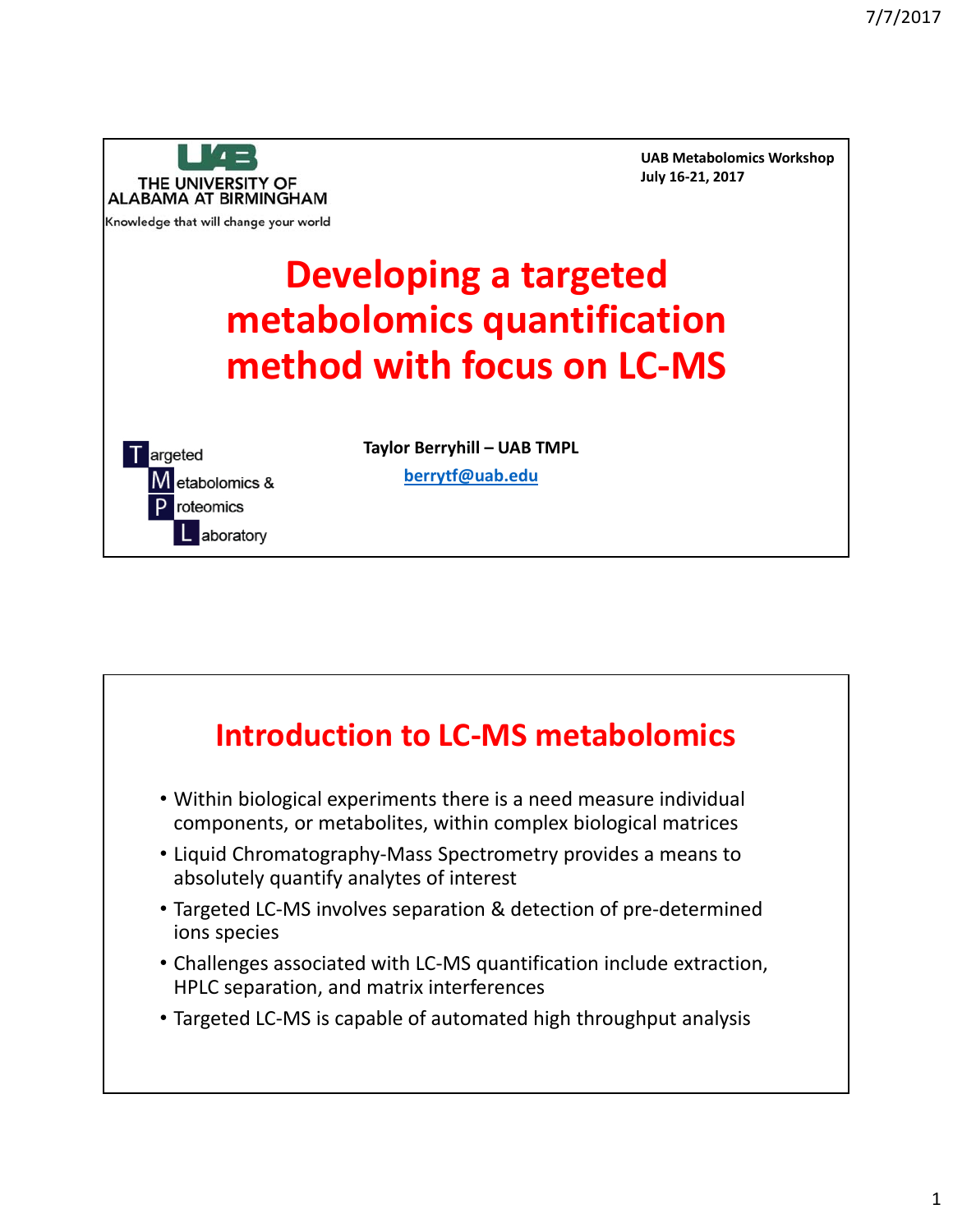## **Terms of interest**

- **LC‐MS** Tandem Liquid Chromatography Mass Spectrometry
- **Analyte** A compound of interest
- **ESI** Electrospray Ionization
- **APCI** Atmospheric Pressure Chemical Ionization
- *m/z* Mass to charge ratio. Typically singly charged
- **Precursor Ion** Ionic species with particular *m/z* ratio
- **Product Ion**  Ionic species produced by fragmentation of precursor ion
- **Mass transition** Precursor ion to product ion change after fragmentation
- **Stable Isotopically Labeled Standards**  Standards that contain 13C, 15N, or  $^{2}H$

| <b>Tandem LC-MS</b>                                               |                        |                                                     |                                                                                                                                               |
|-------------------------------------------------------------------|------------------------|-----------------------------------------------------|-----------------------------------------------------------------------------------------------------------------------------------------------|
| <b>HPLC</b>                                                       | <b>HPLC Column</b>     | Mass Spectrometer                                   | Chromatogram                                                                                                                                  |
|                                                                   |                        |                                                     | 22000<br>20000<br>10000<br>10000<br>14000<br>12000<br>tooc<br><b>DOOD</b><br>6000<br>4000<br>2000<br>40<br>25<br>20<br>30 <sup>°</sup><br>45. |
| Sample handling,<br>introduction to system, &<br>solvent delivery | Compound<br>separation | Compound ionization,<br>fragmentation, & detection. | Detection over time - Data output                                                                                                             |
|                                                                   | Path of sample         |                                                     |                                                                                                                                               |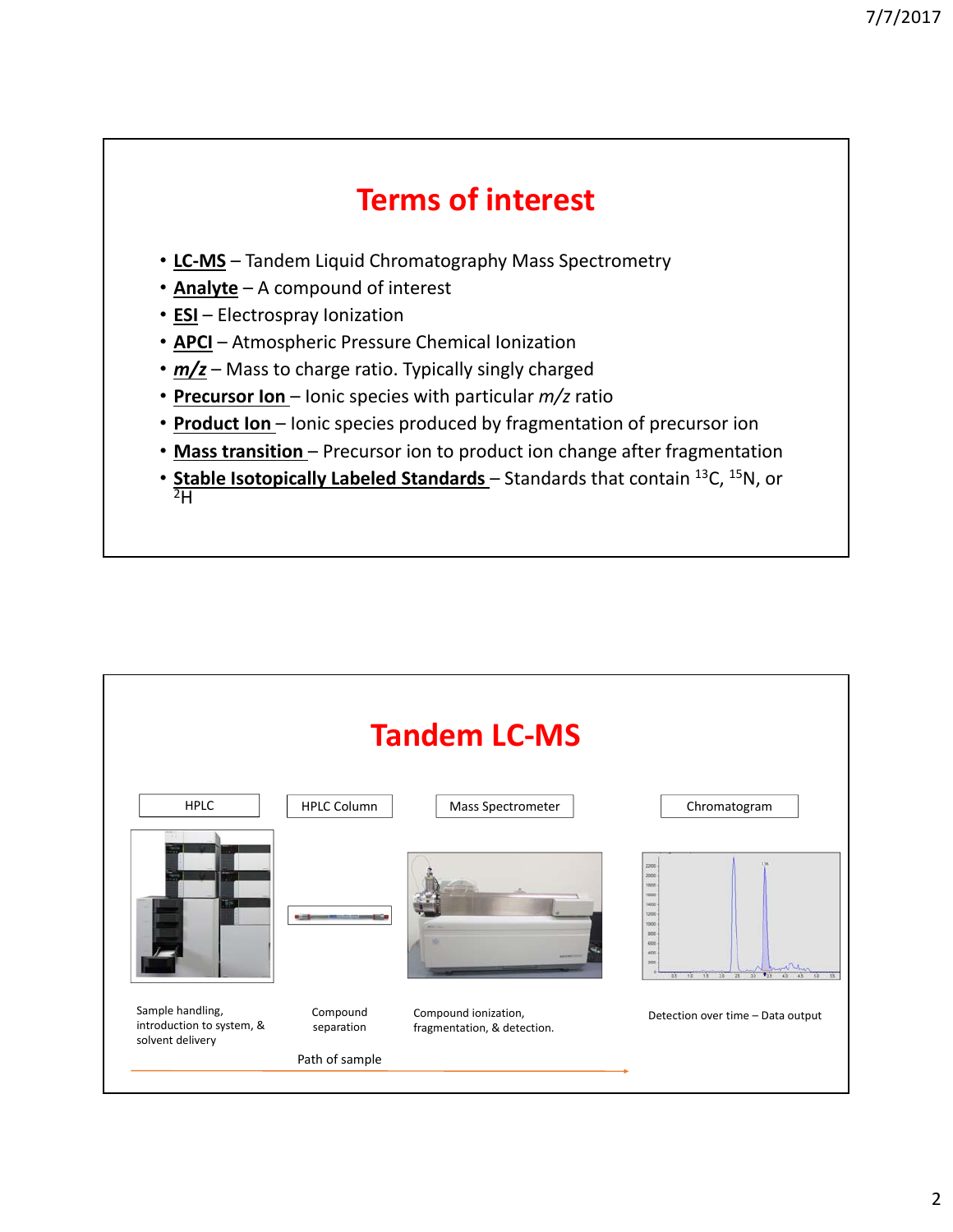## **LC‐MS Introduction continued**

- Mass spectrometry involves the generation on ionic species, introduction ion to instrument, & manipulation ions to detector
- Many different configurations of mass spectrometers
	- Single Quad, **QQQ**, QToF, Orbitrap, ToF/ToF
- QQQ MS instruments contain a collision cell
- Ions can be collided to break apart or fragment
- Collided Ions have fingerprint fragment ions Mass Spectra
- Characteristic primary & secondary ions can be used to measure specific ionic species - Mass **transitions**
- Pairing HPLC separation with MS mass filtering allows for analyte ID with confidence



path of ions

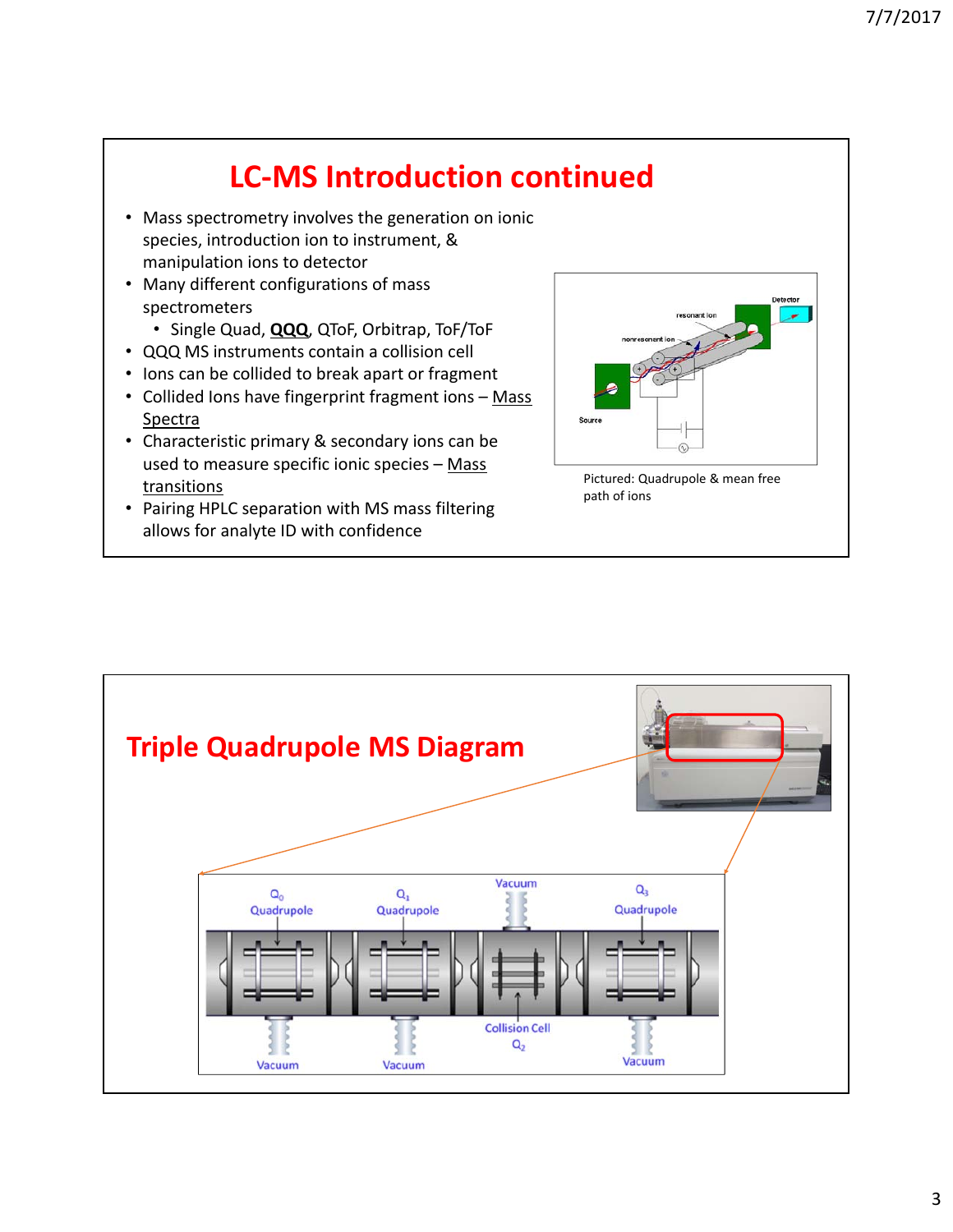

## **So you want to develop a targeted LC‐MS method…**

#### • **Factors to to consider**

- What are the analytes of interest?
- Has anybody measured it & published a method?
- What matrixes are the analytes in? How prevalent is said analyte?
- How will analyte be extracted & isolated?
- Will the analyte ionize? Can it be made to ionize?
- Will it chromatographically separate?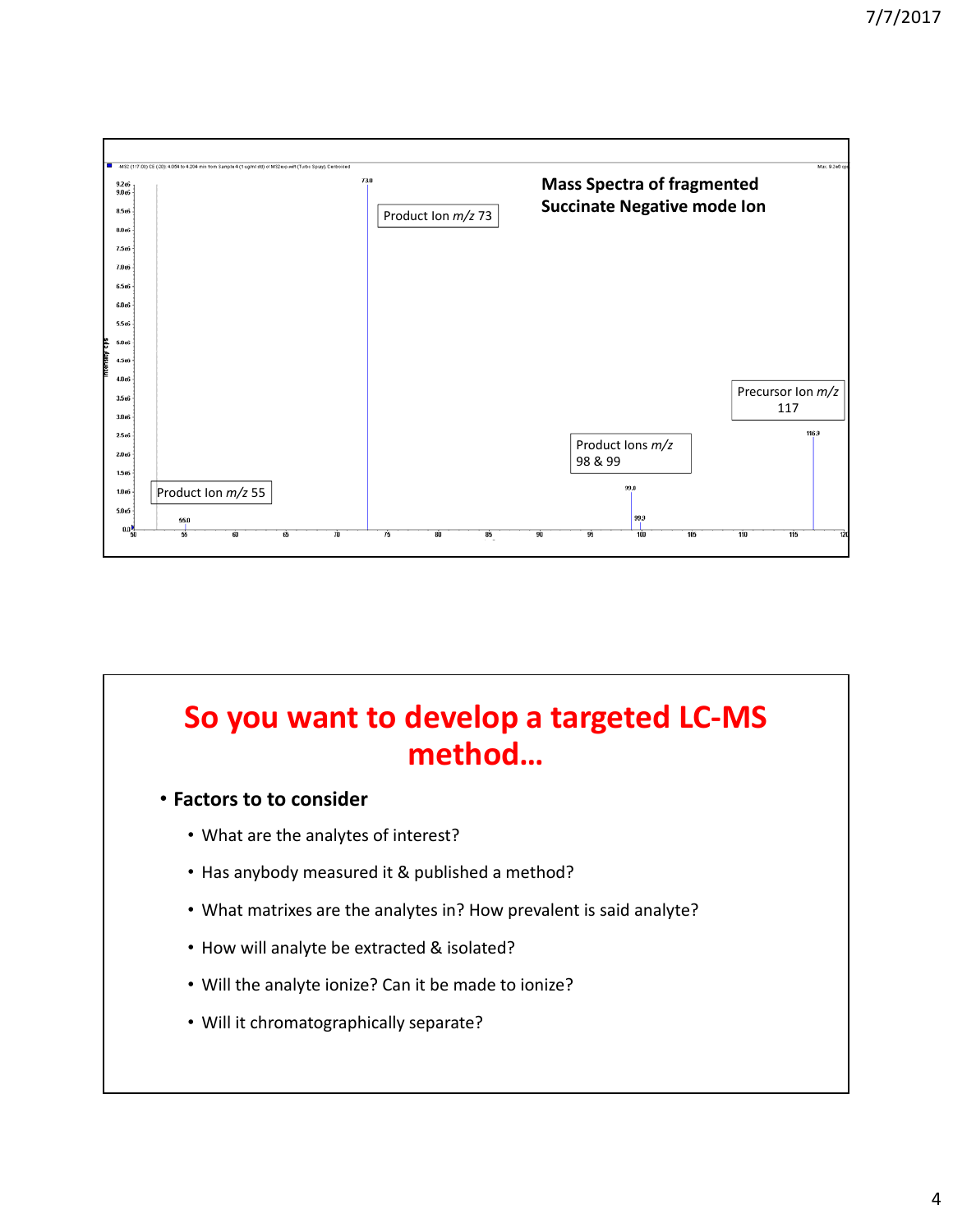







25‐OH VD3

- Analytes of interest can be: Small molecules, lipids, peptides, proteins, drugs, biomarkers, etc.
	- Compound characteristics will determine sample processing, extraction & detection techniques.
- Matrix of analyte is important!
- Distribution of analyte within matrix
	- Whole tissue/lysate, specific cell population, subcellular fraction, etc.
- Quantity of analyte
	- Will determine amount of matrix required for future processing.

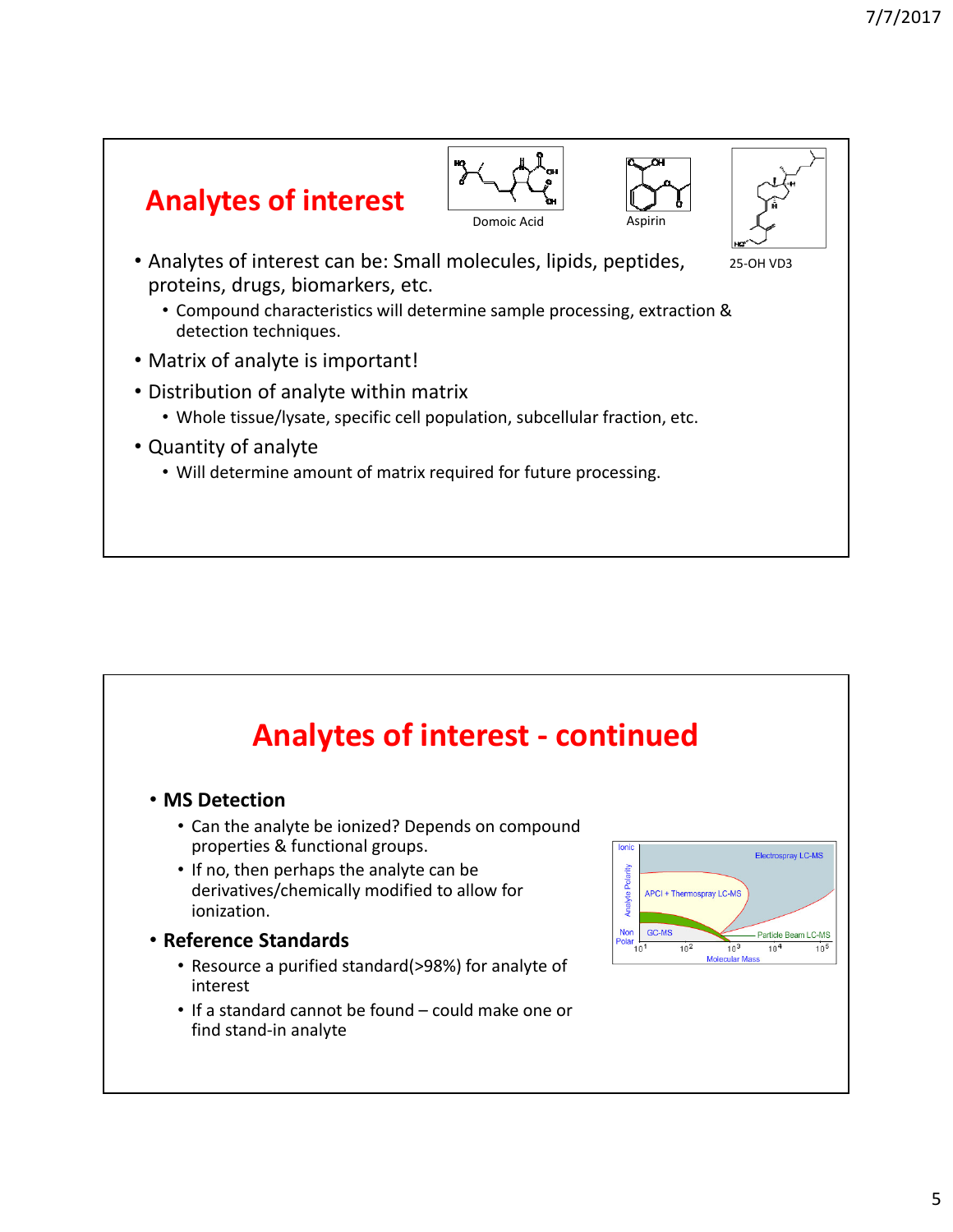## **Stable Isotope dilution**

- Stable isotopically labeled standards added in a known amount to samples pre‐extraction
- Will control for extraction efficiency & matrix effect during analysis
- Isotope standards will co-elute with analyte & provide greater degree of confidence in measure
- Standards will also have the same amount of stable labeled compounds – improves calculated concentration accuracy
- Isotope Dilution-MS is gold standard for absolute quantification
- Cons Expensive & not all compounds have stable isotope standards

### **Previous publications**

- Previous publications on analytes of interest can save a lot of time & effort
- Analytical equipment companies publish application notes for certain products
- Important factors to resource
	- Analytical Equipment
	- HPLC Separation technique & column
	- MS parameters of analytes
	- Extraction techniques
	- Matrix quantity
	- Complications or issues regarding analysis



Literature searches can help prevent waste of time, money, and this reaction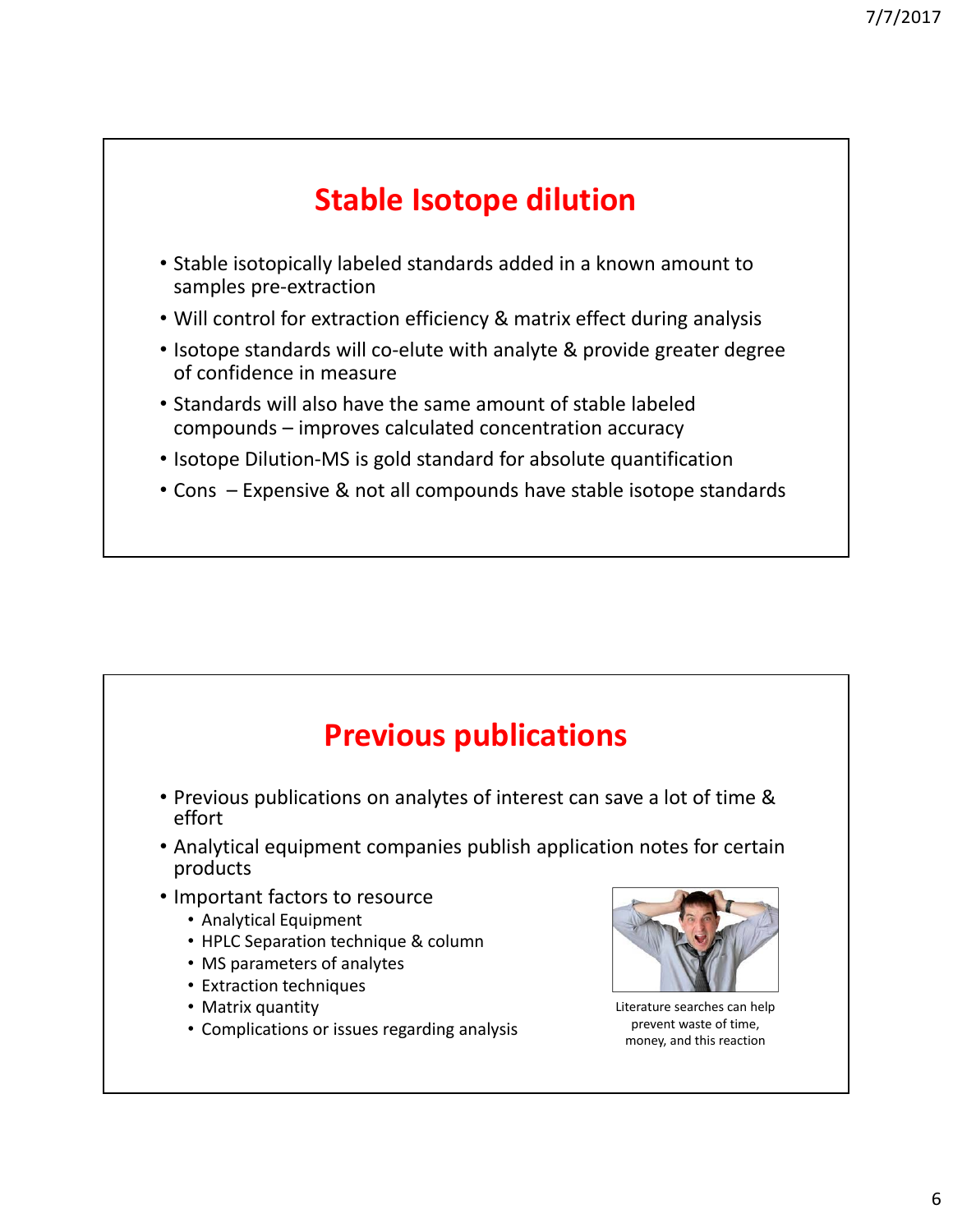## **Matrices & Extractions**



- Complex biological matrices will contain analyte of interest along with many other molecular species
- The ideal scenario for quantification analyte would be to extract & purify
- Requires knowledge of matrix, analyte & extraction techniques
- The cleanest sample you can generate the more accurate your results, however comes at a cost
- Realistic limits on extraction efficiency, cleanliness, effort & \$\$ cost
- Best practice requires empirical testing & validation

## **Matrices & Extractions ‐ continued** • Common Extraction Techniques • Liquid‐Liquid Extraction(LLE) • Solid Phase Extraction(SPE) • Supported Liquid Extraction(SLE) • Immunoextraction(IE) • Super Critical Fluid Extraction(SCFE) • All techniques have pros & cons associated • Extraction techniques can be combined for specific needs • Must weigh techniques against a number of factors: effort, cost, reproducibility, sample throughput, etc.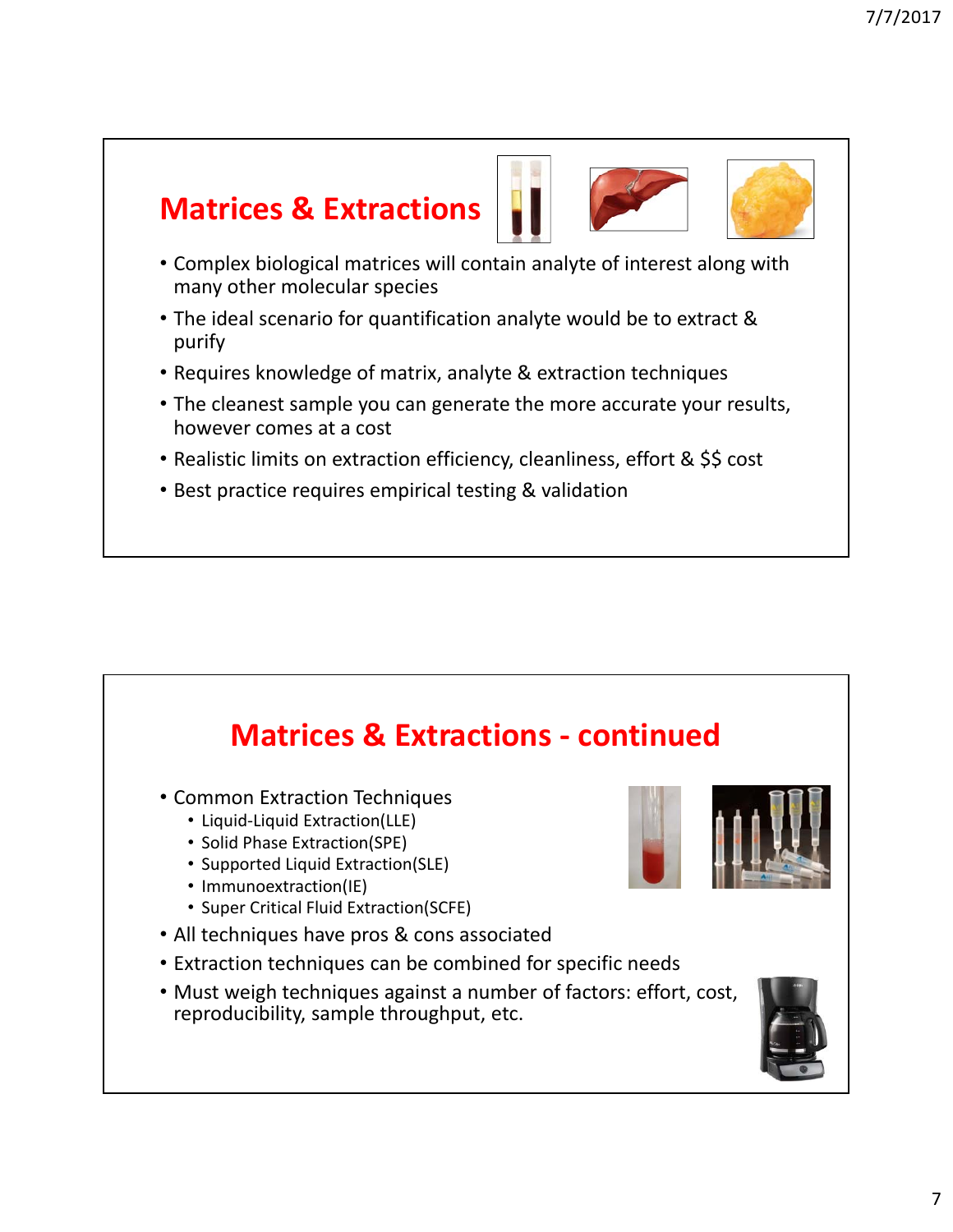#### Injected Sample Band (Appears "Black") (Blue, Red, Yello ime Zero **Liquid Chromatography** me +10 Minute • Analytical technique for separation of compounds by exploiting chemical or physical properties in the presence of a stationary phase over time • LC separation of analytes are carried out using liquid solvents called mobile phases • Time from sample introduction, to elution & detection termed retention time (RT) • Analyte separation by HPLC is highly dependent on compound properties, column properties & mobile phases • LC separation paired with MS specificity provides confidence compound ID

#### **Liquid Chromatography ‐ continued** • HPLC variety • HPLC vs UHPLC • Macro, micro, & nanoflow systems • Normal Phase vs Reversed Phase • Many different stationary phases for RP •  $C_{18}$ ,  $C_{8}$ , Phenyl, Phenyl Hexyl, Ion Exchange, size exclusion, & more • Range in column dimensions, particle size, pore size, & more. • HPLC is a topic in and of itself – scope is beyond this presentation. Analytical column: Top Right – Microflow, Top Left – Nanoflow, Bottom ‐ Macroflow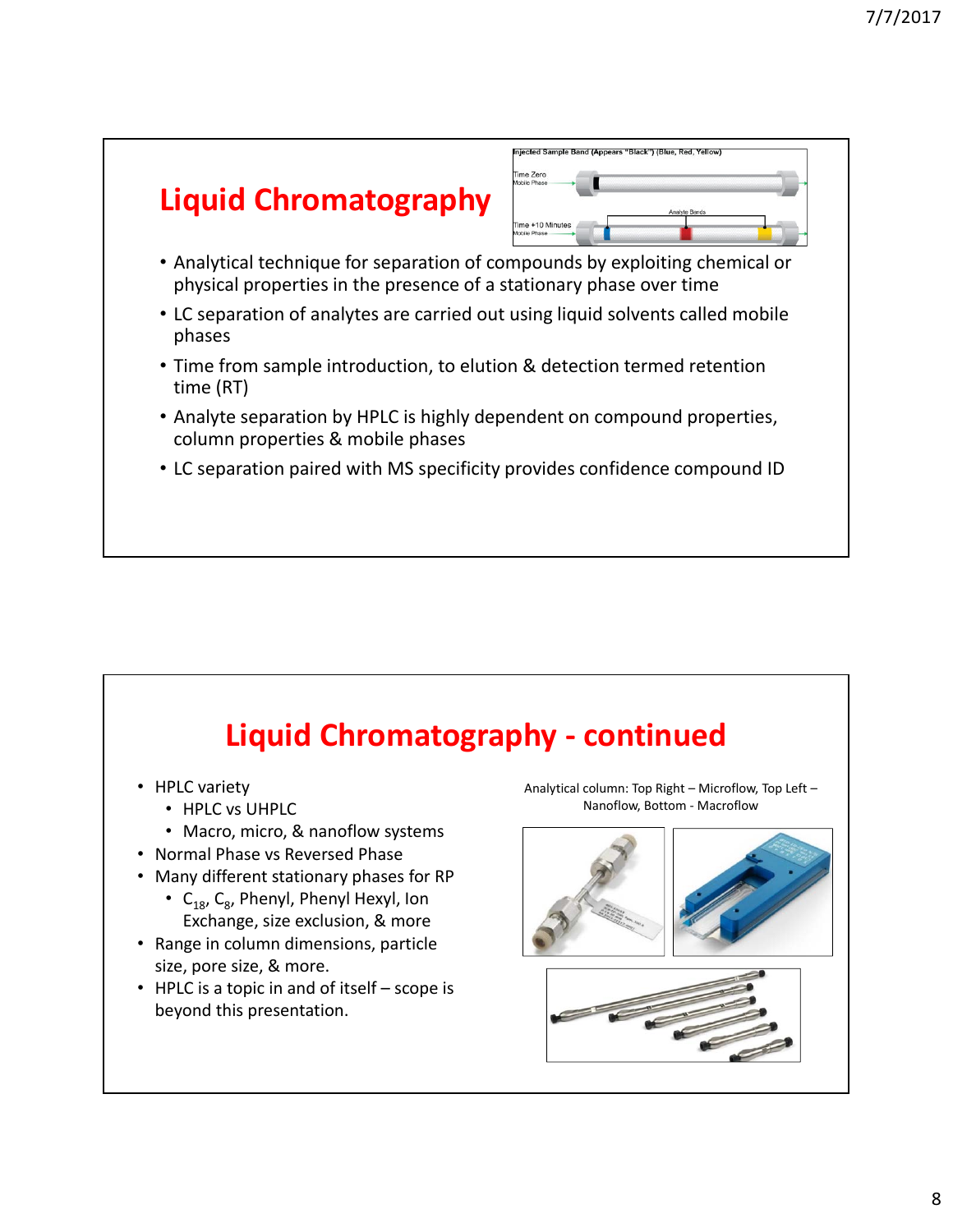#### **Example project development – Domoic Acid**

- 1. Project background research
- 2. Obtain spectra & MS parameters
- 3. HPLC testing & validation
- 4. Standard curve range & limits of quantification
- 5. Extraction & Recovery with mock samples
- 6. Sample analysis for experimental data

#### **1. DA – Project Research**

#### • **Factors to to consider**

- What are the analytes of interest?
	- **Domoic Acid Algal toxin that causes to foodborne illness**.
- Has anybody measured it & published a method?
	- **Yes, allowed for quick start and reduced background research.**
- What matrixes are the analytes in? How prevalent is said analyte?
	- **Fish oil products. Estimated low [ng/ml] amounts, if any. Empirically confirmed.**
- How will analyte be extracted & isolated?
	- **Fish Oil samples. Bligh Dyer LLE for delipidation. Water phase recovered with analyte.**
- Will the analyte ionize? Can it be made to ionize?
	- **Yes. Can ionize in Positive or Negative polarity. Positive polarity chosen. Literature suggestion.**
- Will it chromatographically separate?
	- **Yes. DA can be separated using C18 or Phenyl‐Hexyl column. PH column chosen. Literature suggestion.**



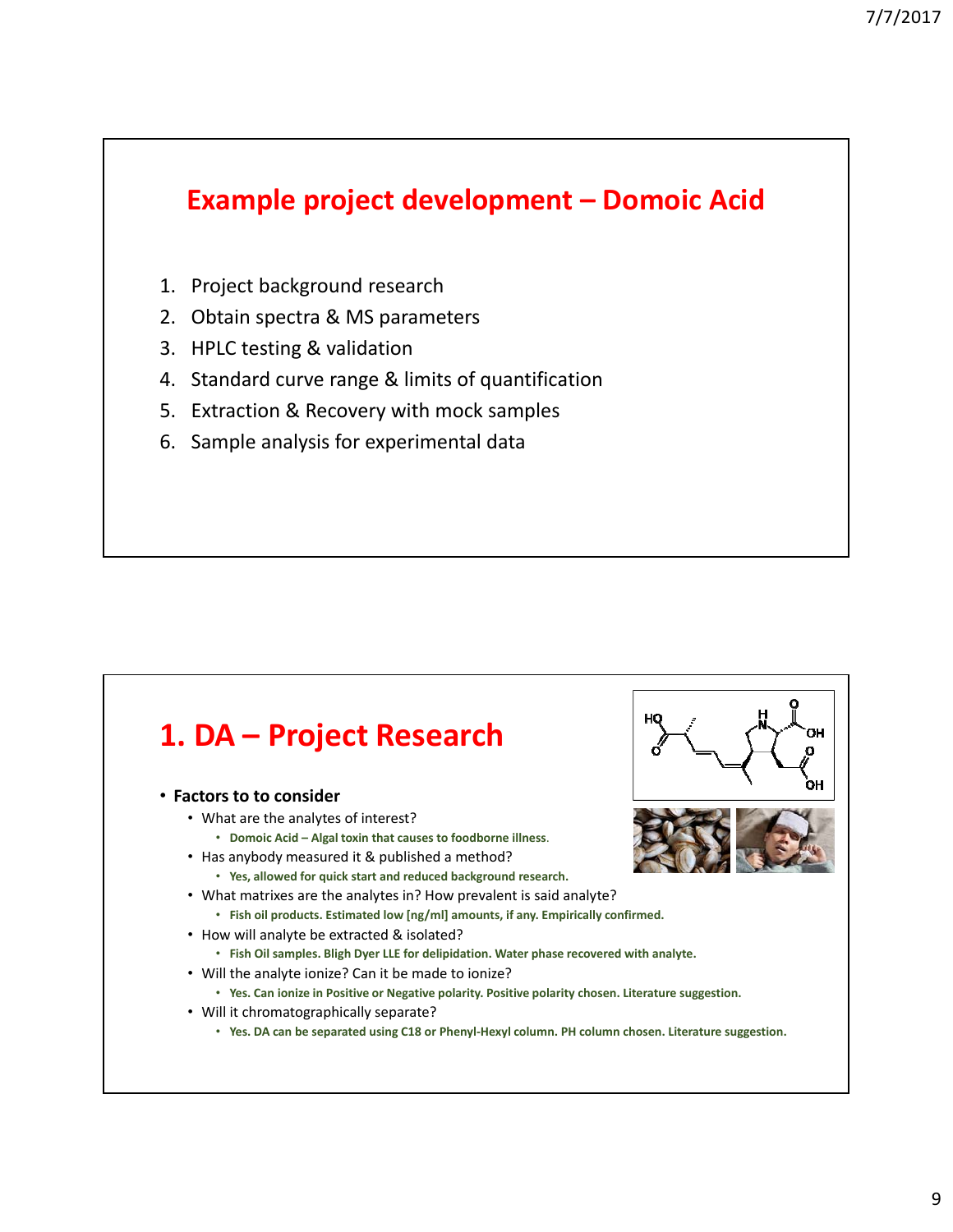

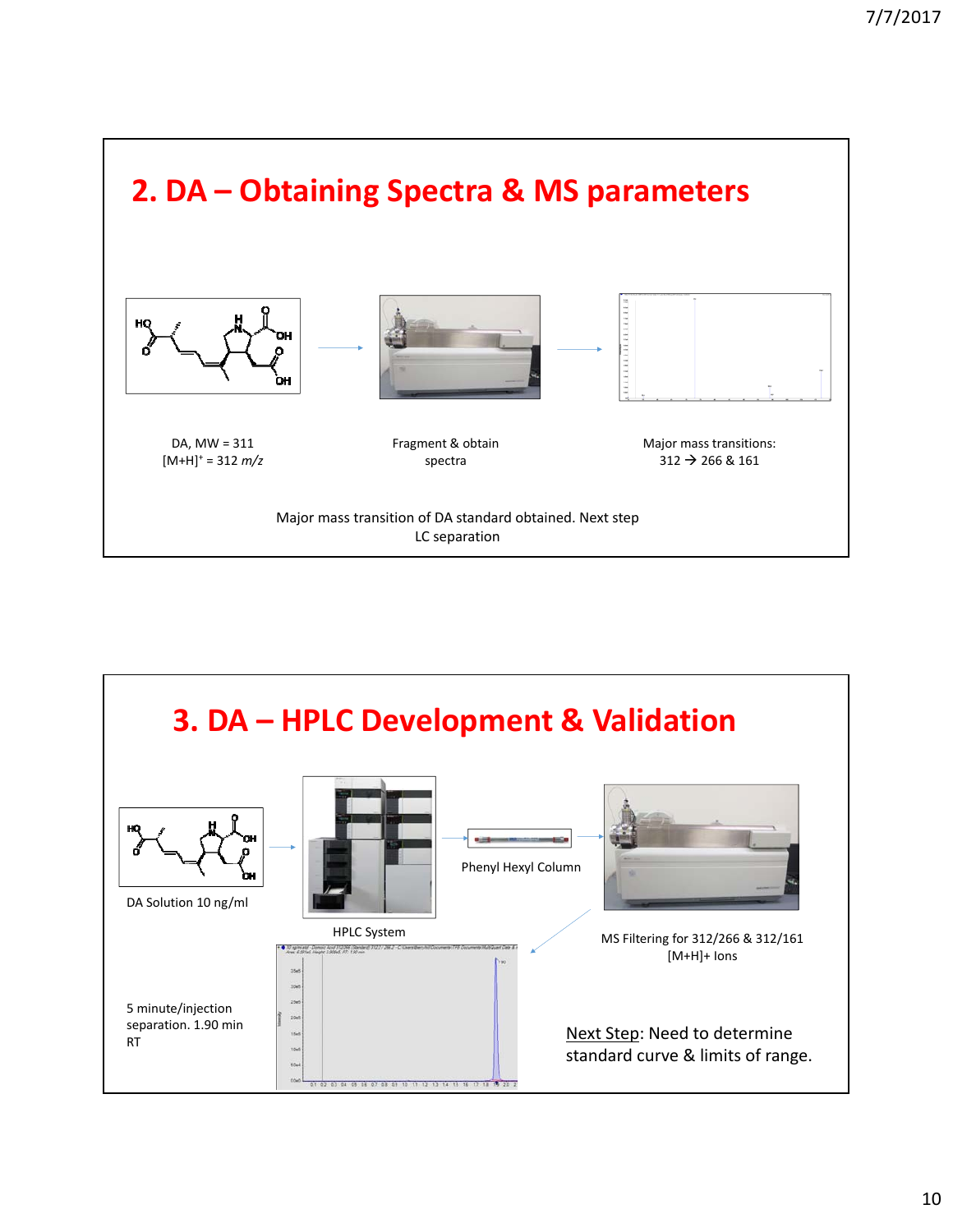

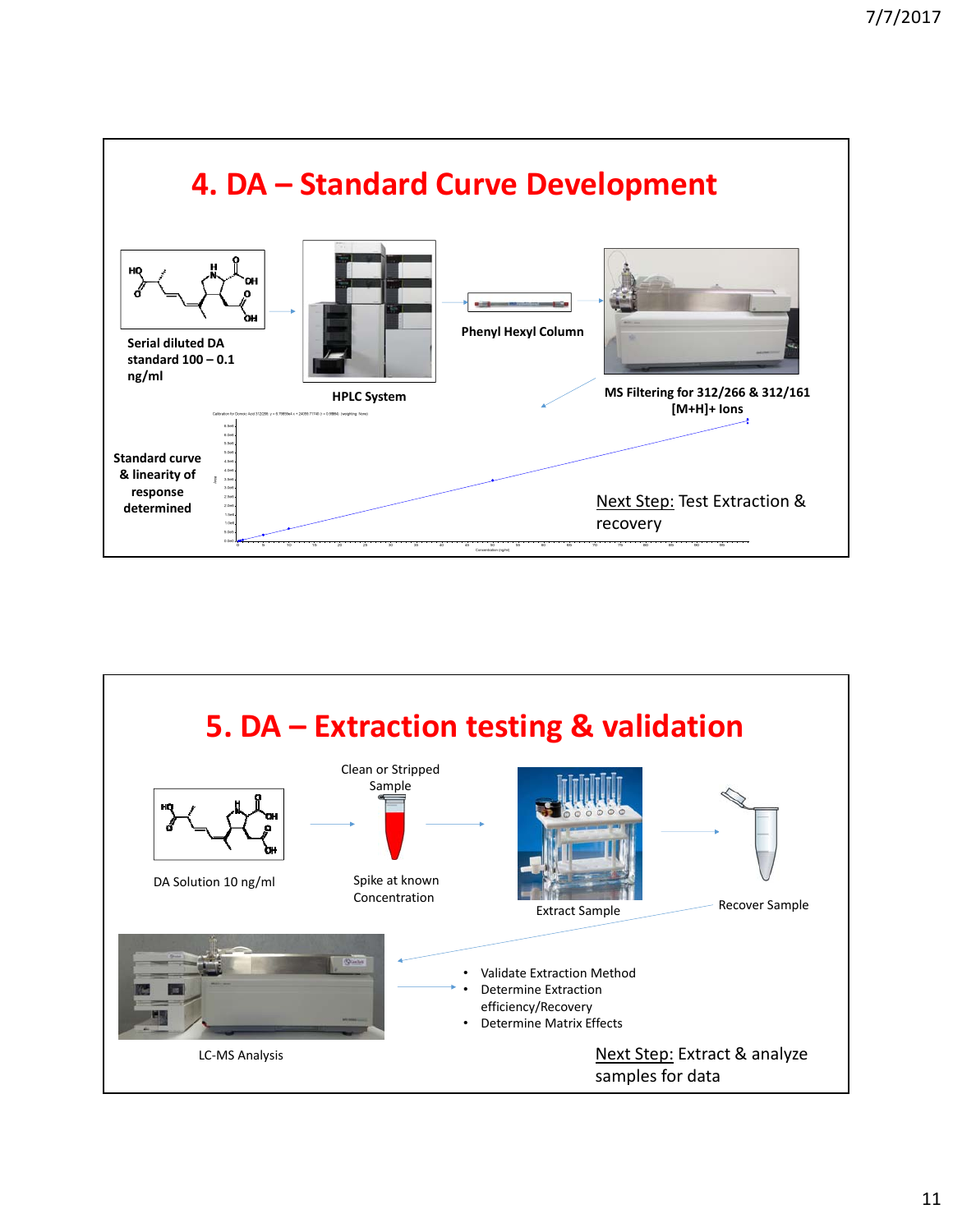

# **Resources ‐ MS Manufacturers**

- Sciex www.sciex.com/
- Thermo-Fisher www.thermofisher.com/
- Agilent www.agilent.com/
- Waters www.waters.com/
- Shimadzu ‐ www.shimadzu.com/
- Perkin-Elmer www.perkinelmer.com/
- Bruker ‐ www.bruker.com/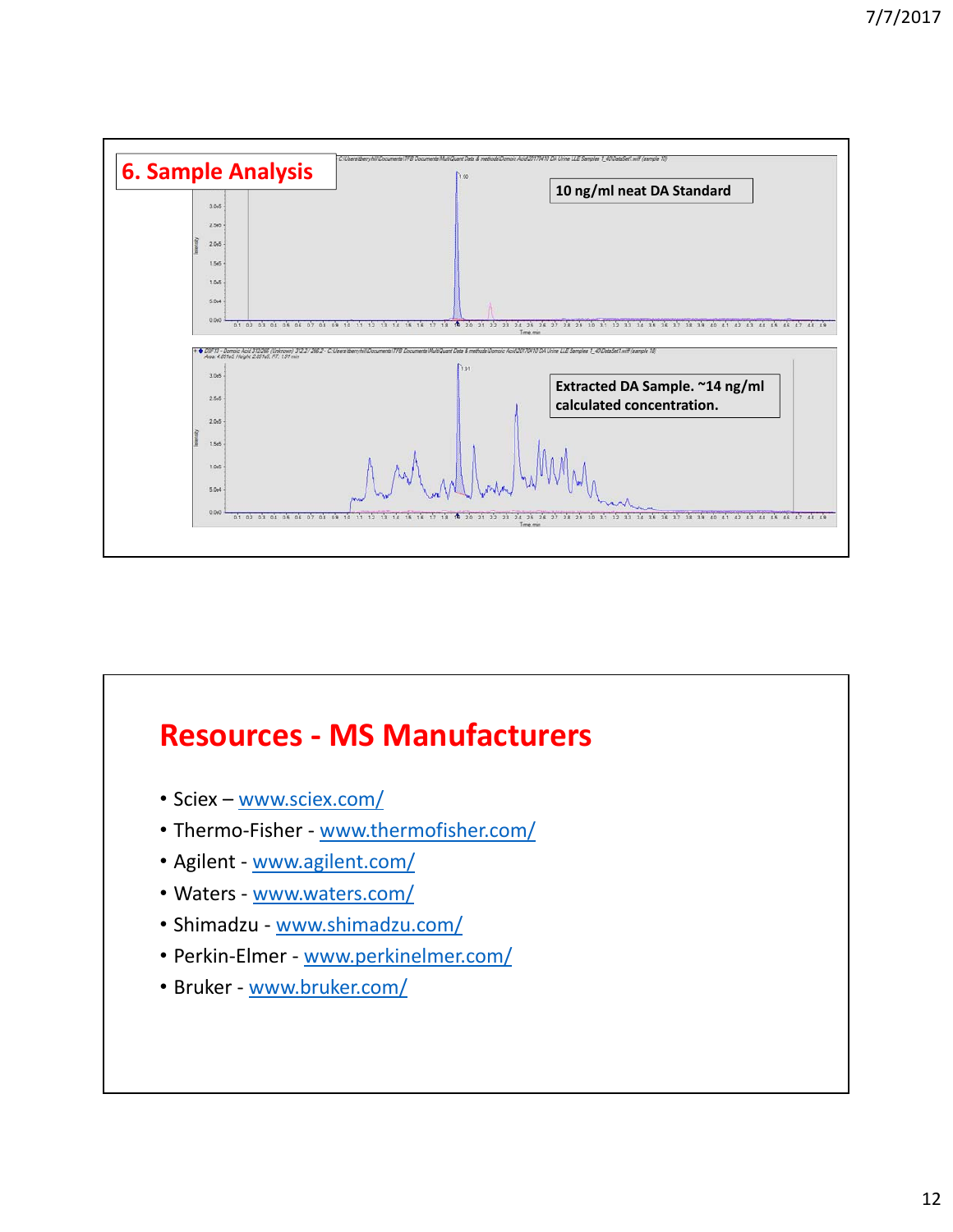## **Resources – Reference Standards**

- Cerilliant/Sigma ‐ www.cerilliant.com/
- Cambridge Isotope Labs www.isotope.com/
- Cayman Chemical ‐ www.caymanchem.com/
- Avanti Polar Lipids www.avantilipids.com/
- Thermo‐Fisher –www.thermofisher.com/
- Phenomenex –www.phenomenex.com/
- Steraloids steraloids.com/
- Toronto Research Chemicals ‐ www.trc‐canada.com/
- Sigma/Millipore ‐ www.sigmaaldrich.com

#### **Resources – Column & Extraction Products**

- Waters www.waters.com/
- Phenomenex ‐ www.phenomenex.com/
- Agilent www.agilent.com/
- Thermo-Fisher www.thermofisher.com/
- Restek ‐ www.restek.com/
- Shodex www.shodex.com/
- Sigma/Suppelco www.sigmaaldrich.com/
- MAC-mod mac-mod.com/